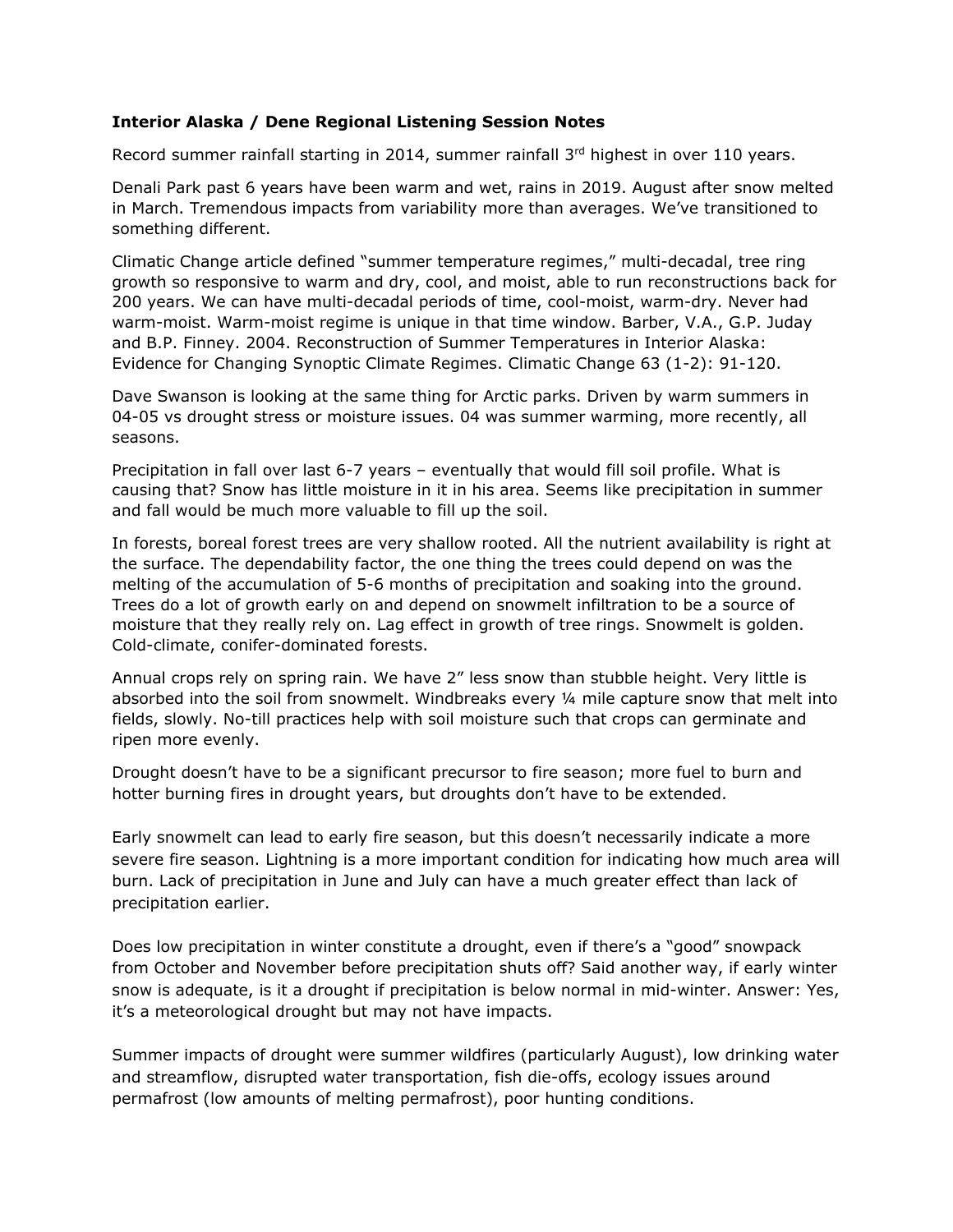Can get water increases in rivers near glaciers over hot periods. Any rivers which drain the Alaska Range will have significant glacial contribution, Brooks Range, these days, is more rain driven, as glaciers have melted off. Without large amounts of data, important to use what you have, taking care to properly interpret it.

In tree growth, soil temperature study with 29 sites, seeing more deciduous vegetation, which stores and uses a lot of water. Removing snow melt is devasting to spruce. Trees can handle changing or low precipitation for 25 years, but changing or low snow melt is death in two years for spruce. Deciduous trees love disturbance.

Conifers are the most vulnerable trees to water stress.

Can farmers afford to buy no-tillage drills? Bob is advising gardeners on how to increase mulching to reduce need for water. Alaska cannot grow much food. Alaskans can grow cool season crops, and maybe more under increasing drought conditions.

2013 poster-child year for drought and wildfires. Already seeing more fires because of quick succession of deciduous plants following fire. If there were deciduous trees prior to fir they will be first to rejuvenate.

## **Fairbanks**

State of Alaska and USGS have (or at least had) near real-time data from a few wells in the Fairbanks area, but much of our info comes from less formal interactions (casual conversations).

Observed lots of spruce cones last Fall (2020).

Roads impacted by high snowpack in 2018, and rains in 2020, as road had to accommodate more water – more potholes. Noticed a continuing warming trend. The area reached - 50 degrees in previous years, but now the temperature rarely gets reaches - 40 degrees.

There has always been a challenge with rains at the end of the summer – conductive precipitation. Just from increased temperatures, we will have more conductive precipitation, more lightening, and more wildfires.

#### **Galena**

It is difficult to define drought as well as its impact to different plants and animals. Spring lake recharge (and early season water level in grass lakes) is not dependent on winter snowpack alone. If a dry fall precedes a winter with heavy snowpack, a lot of the snowmelt will seep into the soil and lakes will not fill. Likewise, when the fall is wet and soils are saturated at the onset of winter, even a low to average winter snowpack can result in increased snowmelt runoff into waterbodies.

In 2019, we had a dry summer and then record snowfall in 2019-2020, which resulted in a huge crop of white spruce cones.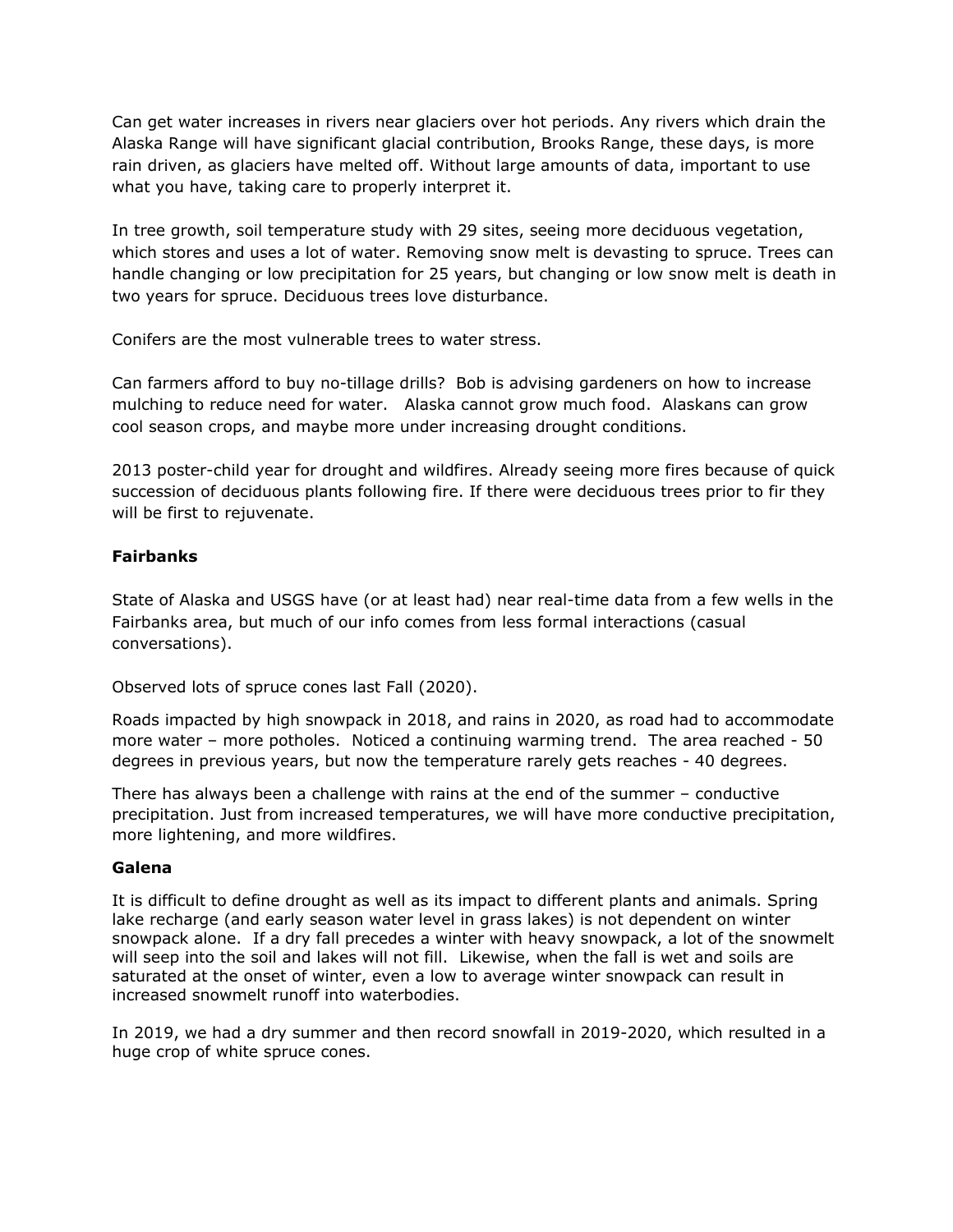The strategy of producing bumper crops of cones/seeds in the year following a hot dry summer has an adaptive benefit for white spruce. White spruce germinates on bare mineral soil following fire, but the cones do not survive the fire the way black spruce cones do. So surviving white spruce adjacent to burns are the seed source to regenerate the population in burns. When a large seed crop comes the year following high fire conditions, it helps ensure seeds are available for burn colonization.

## **Delta Junction**

South winds dry the area out quickly. Last year had more convective rains. Local farm is dependent on weather conditions. Baling of hay has been challenging due to wetter seasons. Wet hay can deteriorate and is difficult to bale. The convective precipitation makes it difficult to tell when best to bale hay, which can lead to economic costs because hay goes bad and hard to sell. Convective precipitation is hard to forecast.

Usually gets 14" of liquid precipitation (rain & snow).

# **Adaptation / Actions**

Assisted migration for natural vegetation and crops.

### **Forestry, drought, climate papers to consider for developing drought metrics/impacts**

Morimoto, M.; Juday, G.P. 2018. Developing Adaptive Approaches to Forest Harvest Management in Boreal Alaska under Rapid Climate Change Journal of Forestry. fvy019, [https://doi.org/10.1093/jofore/fvy019.](https://gcc02.safelinks.protection.outlook.com/?url=https%3A%2F%2Fdoi.org%2F10.1093%2Fjofore%2Ffvy019&data=04%7C01%7C%7C1bc826214d794aaae9f008d8e8cf9691%7Ced5b36e701ee4ebc867ee03cfa0d4697%7C0%7C0%7C637515325565617315%7CUnknown%7CTWFpbGZsb3d8eyJWIjoiMC4wLjAwMDAiLCJQIjoiV2luMzIiLCJBTiI6Ik1haWwiLCJXVCI6Mn0%3D%7C1000&sdata=G%2FIQBJSIB2OeR75DlItdfX%2FDOiJc6RWdv4HhIY555UM%3D&reserved=0) Published:13 July 2018.

Juday, G.P., Alix, C., Grant, T. 2015. Spatial coherence and change of opposite white spruce temperature sensitivities on floodplains in Alaska confirms early-stage boreal biome shift. Forest Ecology and Management 350: 46-61. [doi.org/10.1016/j.foreco.2015.04.016](https://gcc02.safelinks.protection.outlook.com/?url=http%3A%2F%2Fdoi.org%2F10.1016%2Fj.foreco.2015.04.016&data=04%7C01%7C%7C1bc826214d794aaae9f008d8e8cf9691%7Ced5b36e701ee4ebc867ee03cfa0d4697%7C0%7C0%7C637515325565617315%7CUnknown%7CTWFpbGZsb3d8eyJWIjoiMC4wLjAwMDAiLCJQIjoiV2luMzIiLCJBTiI6Ik1haWwiLCJXVCI6Mn0%3D%7C1000&sdata=NPAoqv0M%2FcWJi1AT7VF%2BRCl0nMLWyofUVa2yTNXj3a4%3D&reserved=0)

Callaghan, T.V.; Johansson, M.; Brown, R.D.; Groisman, P.Y.; Labba, N.; Radionov, V.; Bradley, R.S.; Blangy, S.; Bulygina, O.N.; Christensen, T.R.; Colman, J.; Essery, R.L.H.; Forbes, B.C.; Forchhammer, M.C.; Golubev, V.N.; Honrath, R.E.; Juday, G.P.; Meshcherskaya, A.V.; Phoenix, G.K.; Pomeroy, J.; Rautio, A.; Robinson, D.A.; Schmidt, N.M.; Serreze, M.C.; Shevchenko, V.; Shiklomanov, A.I.; Shmakin, A.B.; Sköld, P.; Sturm, M.; Woo, M.; Wood, E.F. 2011. Multiple effects of changes in Arctic snow cover. Ambio 40: 32-45. Doi: 10.1007/s13280-011-0213-x.

Callaghan, T.V.; Johansson, M. (Convening lead authors), Brown, R.D.; Groisman, P.A.; Labba, N.; Radionov, V. (Lead authors), Barry, R.G.; Bradley, R.S.; Blangy, S.; Bulygina, O.N.; Christensen, T.R.; Colman, J.; Essery, R.L.H.; Forbes, B.C.; Forchhammer, M.C.; Frolov, D.M.; Golubev, V.N.; Grenfell, T.C.; Honrath, R.E.; Juday, G.P.; Rae Melloh, R.; Meshcherskaya, A.V.; Petrushina, M.N.; Phoenix, G.K.; Rautio, A.; Razuvaev, V.N.; Robinson, D.A.; Rodionov, V.; Romanov, P.; Schmidt, N.M.; Serreze, M.C.; Shevchenko, V.; Shiklomanov, A.I.; Shindell, D.; Shmakin, A.B.; Sköld, P.; Sokratov, S.A.; Sturm, M.; Warren, S.; Woo, M.; Wood, E.F.; Yang, D. (Contributing authors). 2011. Changing Snow Cover and Its Impacts, Chapter 4, Pp 4-1 through 4-59. In: Snow, Water, Ice, and Permafrost (SWIPA). Oslo: Arctic Monitoring and Assessment Programme (AMAP). Oslo, Norway, xii + 538 pp. ISBN – 978-82-7971-071-4.